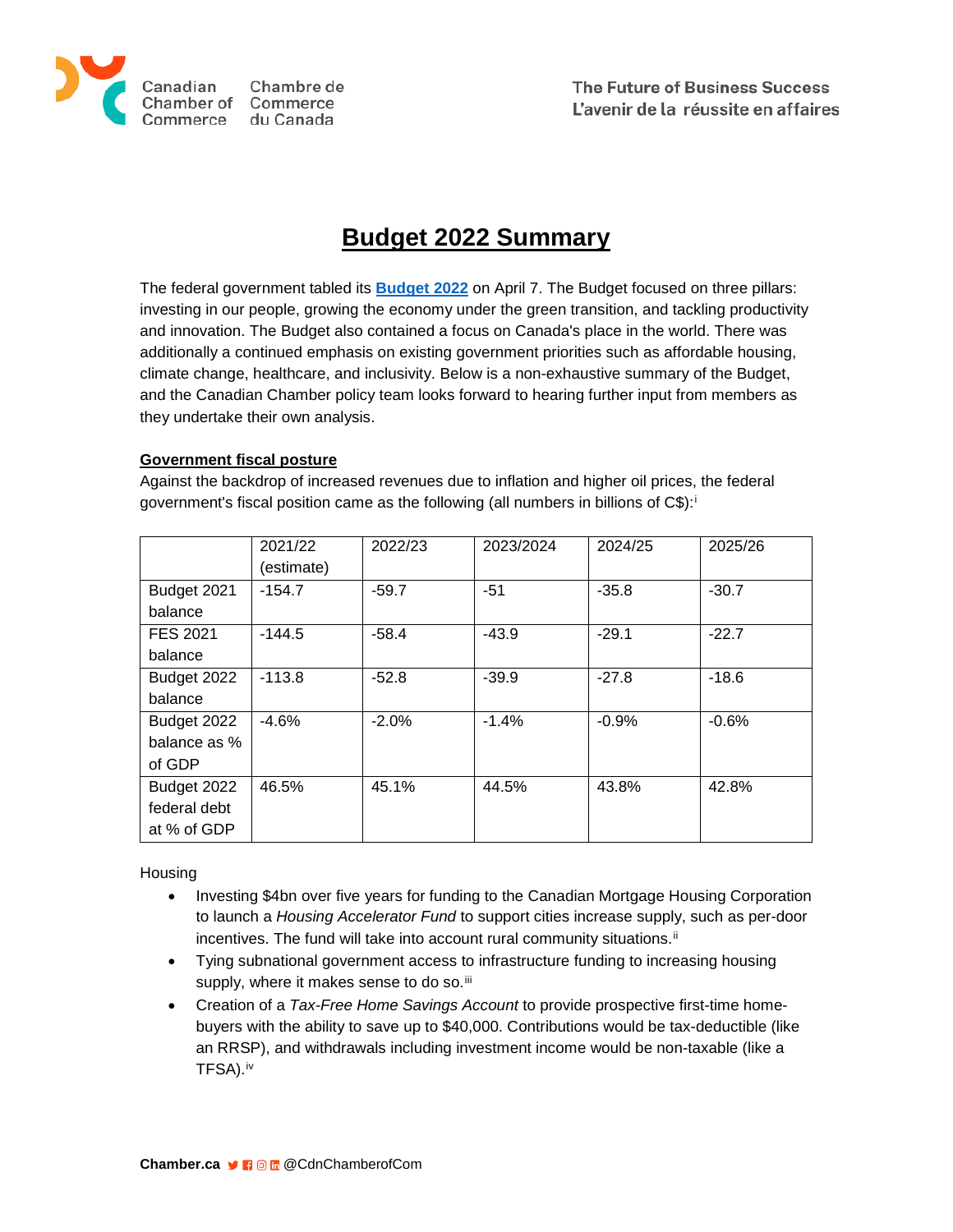

Investment attraction

• Creation of the *Canada Growth Fund*, which operate at arms-length from the federal government, to attract investment towards the policy goals of emissions reductions, supporting exports, and supply chains. The fund will have an initial capital injection of \$15bn over five years and aim to attract three times that in private capital. The launch is aiming for the *2022 Fall Economic Statement*.[v](#page-1-4)

### <span id="page-1-5"></span><span id="page-1-4"></span><span id="page-1-3"></span><span id="page-1-2"></span><span id="page-1-1"></span><span id="page-1-0"></span>Innovation

- Creation of a *Canadian Innovation and Investment Agency* with \$1bn over five years. Further details will come at the time of the 2022 FES. Defence industries were cited as one industry that would receive funding.<sup>[vi](#page-1-5)</sup>
- Review of the *Scientific Research and Experimental Development* program, including a consideration of patent boxes. Vii
- Additional \$750m over six years for the *Innovation Cluster* (formerly Super Clusters), which will be allocated between them on a competitive basis.<sup>[viii](#page-1-7)</sup>

### <span id="page-1-15"></span><span id="page-1-14"></span><span id="page-1-13"></span><span id="page-1-12"></span><span id="page-1-11"></span><span id="page-1-10"></span><span id="page-1-9"></span><span id="page-1-8"></span><span id="page-1-7"></span><span id="page-1-6"></span>Critical minerals

- \$1.5bn over seven years for infrastructure investments to support critical mineral supply chains, plus a further \$1.5bn to support manufacturing, processing and recycling applications.
- Introduction of a 30% *Critical Mineral Exploration Tax Credit*, with a particular focus on nickel, lithium, cobalt, graphite, REEs, vanadium, tellurium, gallium, scandium, titanium, magnesium, zinc and platinum.<sup>[ix](#page-1-8)</sup>

### <span id="page-1-23"></span><span id="page-1-22"></span><span id="page-1-21"></span><span id="page-1-20"></span><span id="page-1-19"></span><span id="page-1-18"></span><span id="page-1-17"></span><span id="page-1-16"></span>Infrastructure

- Additional \$450mn over five years for the *National Trade Corridor Fund*, with a rebranding of the fund to focus on supply chains.<sup>[x](#page-1-9)</sup>
- \$136.3mn over five years to develop industry-driven solutions to use data to make our supply chains more efficient.<sup>[xi](#page-1-10)</sup>
- Accelerating the deadline for provinces to fully commit their remaining "*Investing in Canada" Infrastructure Program* to March 31, 2023 or else funding will be reinvested. Construction deadline extended to 2033.[xii](#page-1-11)

<span id="page-1-31"></span><span id="page-1-30"></span><span id="page-1-29"></span><span id="page-1-28"></span><span id="page-1-27"></span><span id="page-1-26"></span><span id="page-1-25"></span><span id="page-1-24"></span>Industrial and regulatory policy

- The government confirmed its intent to introduce legislation to update the *Competition Act*, including fixing loopholes, addressing practices harmful to consumers, modernizing penalties and updates to reflect the digital economy.<sup>[xiii](#page-1-12)</sup>
- A commitment to renew efforts to advance work under the *Canada Free Trade Agreement*.[xiv](#page-1-13)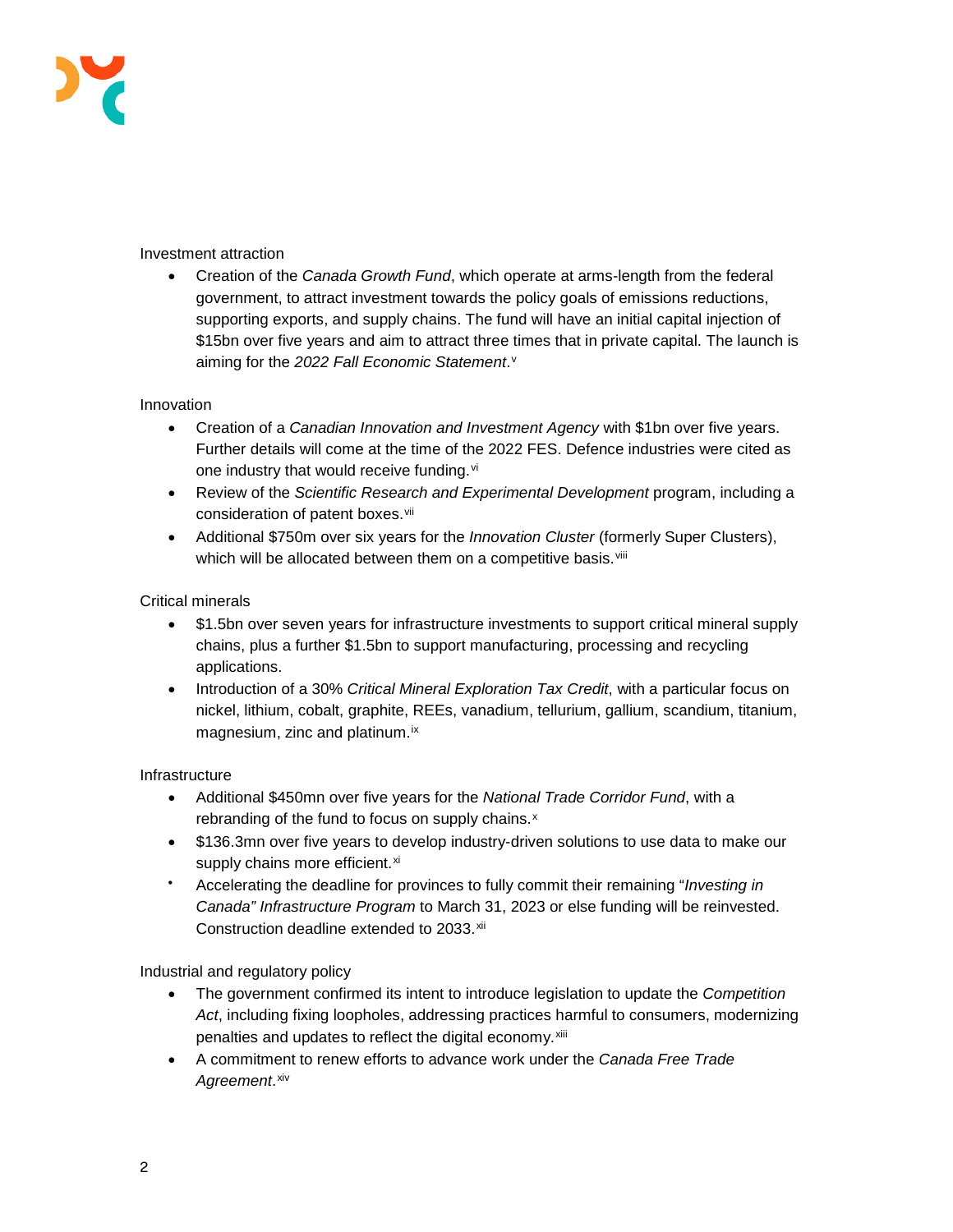

## <span id="page-2-3"></span><span id="page-2-2"></span><span id="page-2-1"></span><span id="page-2-0"></span>Security and defence

- A defence policy review to update the previous *Strong, Secured, Engaged*. There will be an \$8bn uplift in defence spending over five years, with a noted focus also on cybersecurity.<sup>[xv](#page-1-14)</sup>
- <span id="page-2-4"></span>• \$159.6mn in 2022-23 and \$33.4mn on an ongoing basis for protecting research from foreign threats.<sup>[xvi](#page-1-15)</sup>
- <span id="page-2-6"></span><span id="page-2-5"></span>• Moving forward with NORAD modernization. Significant investments to occur in the following four areas: advanced all-domain surveillance and intelligence; modernized command, control and communications; improved capacity to address threats; increased R&D.[xvii](#page-1-16)
- <span id="page-2-8"></span><span id="page-2-7"></span>• \$875.2mn over five years, plus an additional \$283.2mn on an ongoing basis to support government cyber security.xviii
- \$500mn in 2022-23 to provide further military aid to Ukraine. [xix](#page-1-17)

## <span id="page-2-9"></span>Trade

- Commitment to amend the *Customs Act* to implement electronic payments and clarify importer responsibility for duties and taxes.[xx](#page-1-18)
- Commitment to introduce legislation to adjust the trade remedy system as well as funding for CBSA to enable more participation by SMEs in trade remedy issues.<sup>[xxi](#page-1-19)</sup>

### Cannabis

- Launch a cannabis strategy table led by ISED to identify ways to grow the sector. $x$ xii
- Excise duty remittances for licenced producers on a quarterly rather than monthly basis.

## Tourism

- The commitment to develop a post-pandemic *Federal Tourism and Growth Strategy*.
- \$20mn over two years, starting in 2022-23, in support of a new *Indigenous Tourism Fund*.xxiii

## Net Zero

- \$1.7bn over five years for extending the *Incentives for Zero Emissions Vehicles* under March 2025, with a broadening of eligibility. There will also be a \$547.5mn over four years for medium and heavy-duty ZEVs. [xxiv](#page-1-21)
- An investment tax credit of up to 30% for net zero technologies, battery storage solutions, and clean hydrogen. More details will come in FES 2022.<sup>[xxv](#page-1-22)</sup>
- Creation of a *CCUS Investment Tax Credit*. The ITC will operate on a sliding scale: 60% for investment in equipment related to air capture, 50% for equipment to capture in all other CO2 projects, and 37.5% for investment in transportation, infrastructure, and use. These rates will be reduced by half over 2031-2040. [xxvi](#page-1-23)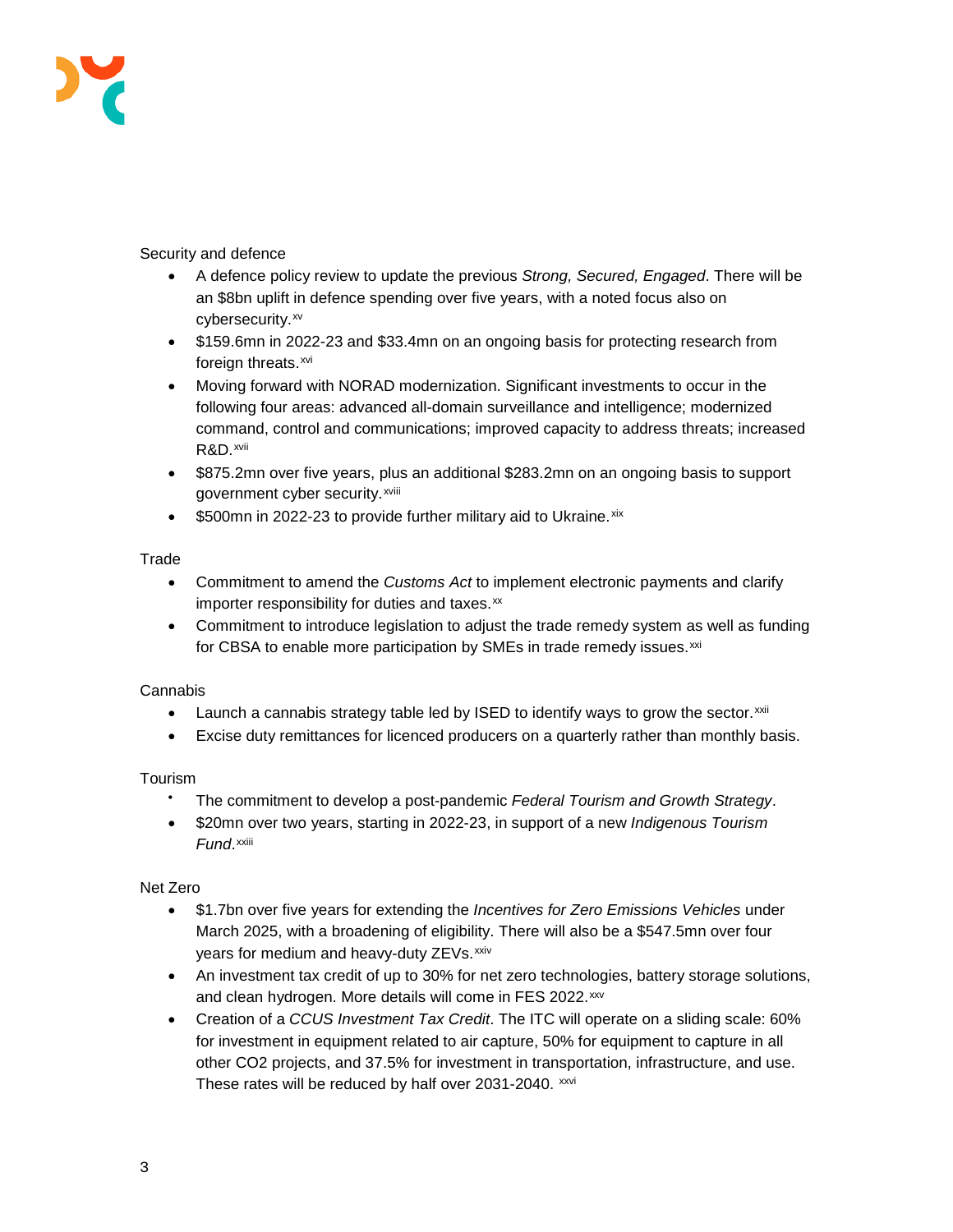

- \$120.6mn over five years related to SMR research and \$250mn over four years for predevelopment projects. xxvii
- A broadened mandate for the Canadian Infrastructure Bank to focus on low-carbon supports such as SMRs, clean fuel production, hydrogen, and CCUS. xxviii
- OSFI will consult on financial institutions climate disclosures in 2022 with an implementation starting in 2024.<sup>[xxix](#page-1-24)</sup>

### Labour

- Amendments to the *Employment Insurance Act* to provide more support for worker retraining, including a commitment to modernizing *Labour Market Transfer Agreements*.[xxx](#page-1-25)
- A new labour mobility tax credit of up to \$4,000 per year to support temporary relocation within Canada by skilled trades people. [xxxi](#page-1-26)
- Commitment to explore a *Career Extension Tax Credit* to keep seniors in the workforce longer.xxxii
- \$272.6mn over five years through the *Opportunities Fund* to support labour market [i](#page-1-27)ntegration for persons with disabilities. xxxiii

### Immigration

- Funding of \$29.3mn over three years for a *TFW Trusted Employer Model* that reduces red tape for regular users of the program. More details to be announced in 2023. xxxi[v](#page-1-28)
- \$115mn over five years to expand the *Foreign Credential Recognition Program*, including health care professionals.[xxxv](#page-1-29)
- \$385.7mn over 5 years, with an additional \$86.5mn per year ongoing, to facilitate the t[i](#page-1-30)mely entry of workers and students.xxxvi
- \$187.3mn over five years, and \$37.2mn ongoing, to invest in technology and tools to [i](#page-1-31)mprove capacity for support services for prospective and incoming immigrants.<sup>xxxvii</sup>

### Corporate Governance

• Accelerating the implementation of a publicly accessible beneficial ownership registry to come into effect by end of 2023. xxxviii

### Health

• \$5.3bn over five years for dental care, with \$1.7bn on an ongoing basis. Starting with under 12 year olds in 2022 and then expanding in 2023 to include under 18 year olds, seniors, and those with disabilities. Family incomes threshold for access at \$90,000 with no co-pays for those with less than \$70,000 in household income. xxxix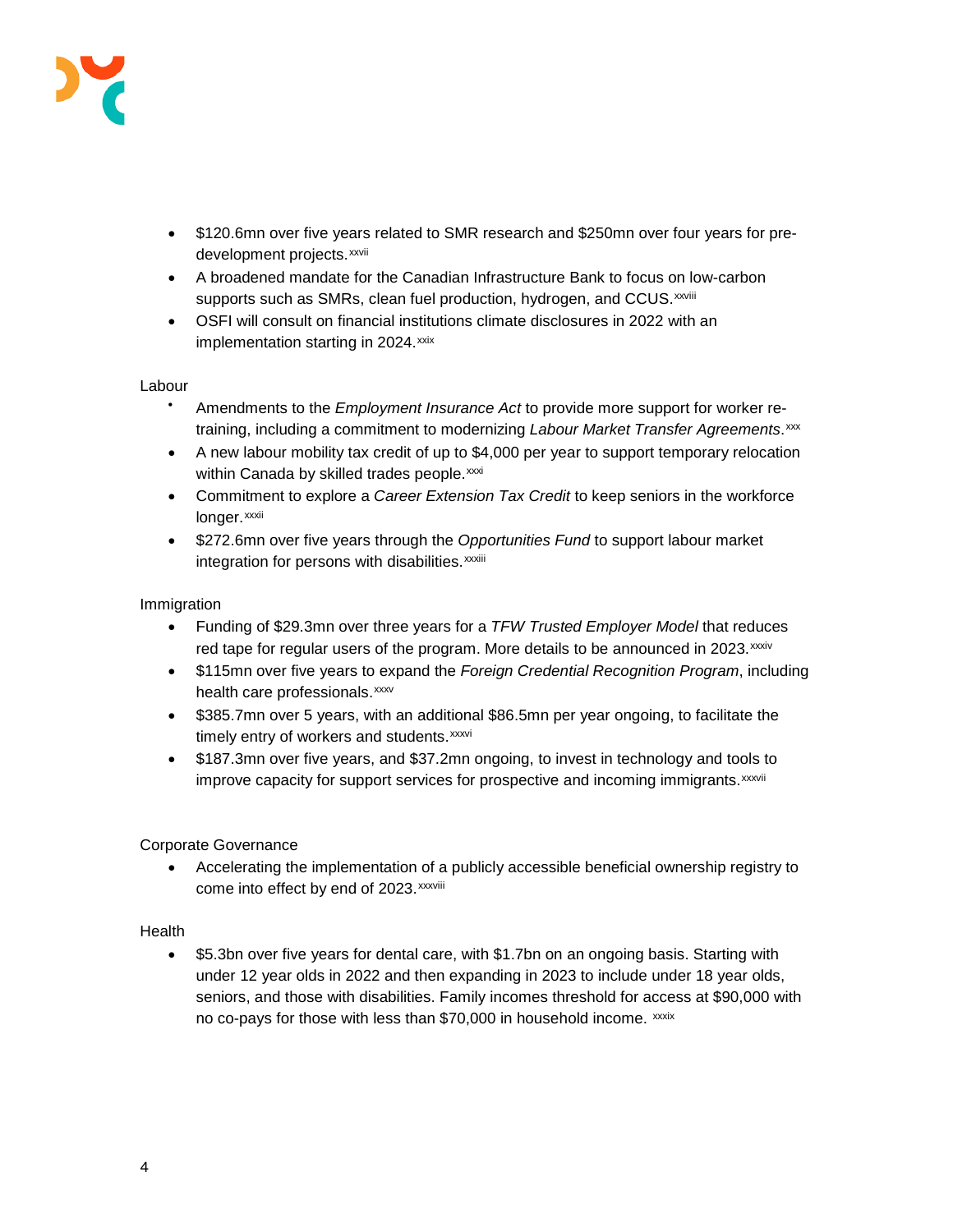

## Tax

- Additional taxes on banks and insurance companies, including a one-time 15% tax on income above \$1bn under the *Canada Recovery Dividend*, and permanently raising the corporate income tax on banks and insurance companies by 1.5% on income over \$100mn.<sup>[xl](#page-2-0)</sup>
- Introducing a gradual phase-out of access to the small business tax rate, with access to be fully phased out once a business reaches \$50mn of capital rather than the current \$15mn. This will save small businesses an estimated \$660mn over four years. [xli](#page-2-1)
- A consultation will launch to consult on Bill C-208 passed by the last Parliament to reduce loopholes in the execution of intergenerational business transfers. [xlii](#page-2-2)

## Small Business

- Continue consultations with stakeholders on solutions to lower the cost of credit card fees for merchants.xliii
- Budget 2022 proposed to create the *Employee Ownership Trust* under the Income Tax Act to support employee ownership. The government will continue to engage stakeholders to finalize the development of rules for the EOT. [xliv](#page-2-3)
- Up to \$30mn over two years, starting in 2022-23, to Environment and Climate Change Canada to administer direct payments to support emission-intensive, trade-exposed SMEs in Alberta, Saskatchewan, Manitoba and Ontario.[xlv](#page-2-4)

## Financial services

• Financial sector legislative review, with the first phase focused on digital currencies.  $x^{iv}$ 

## **Agriculture**

- \$329.4mn over six years (with \$0.6mn in amortization), starting in 2022-23, to triple the s[i](#page-2-6)ze of the Agricultural Clean Technology Program. xlvii
- \$469.6mn over six years (with \$0.5mn in amortization), starting in 2022-23, to expand Agriculture Climate Solutions program's On-Farm Climate Action Fund. xlviii
- \$150mn for a resilient agricultural landscape program to support carbon sequestration, adaptation, and other environmental co-benefits. [xlix](#page-2-7)
- \$100mn over six years, starting in 2022-23, towards post-secondary research in developing technologies and crop varieties that will allow for net-zero emission agricu[l](#page-2-8)ture. |
- \$48.2mn (with \$2.8mn in remaining amortization) towards a new streamlined foreign worker program for agriculture and fish processing employers. If

## Key items missing

• Debt relief for the hardest-hit sectors that used government support programs.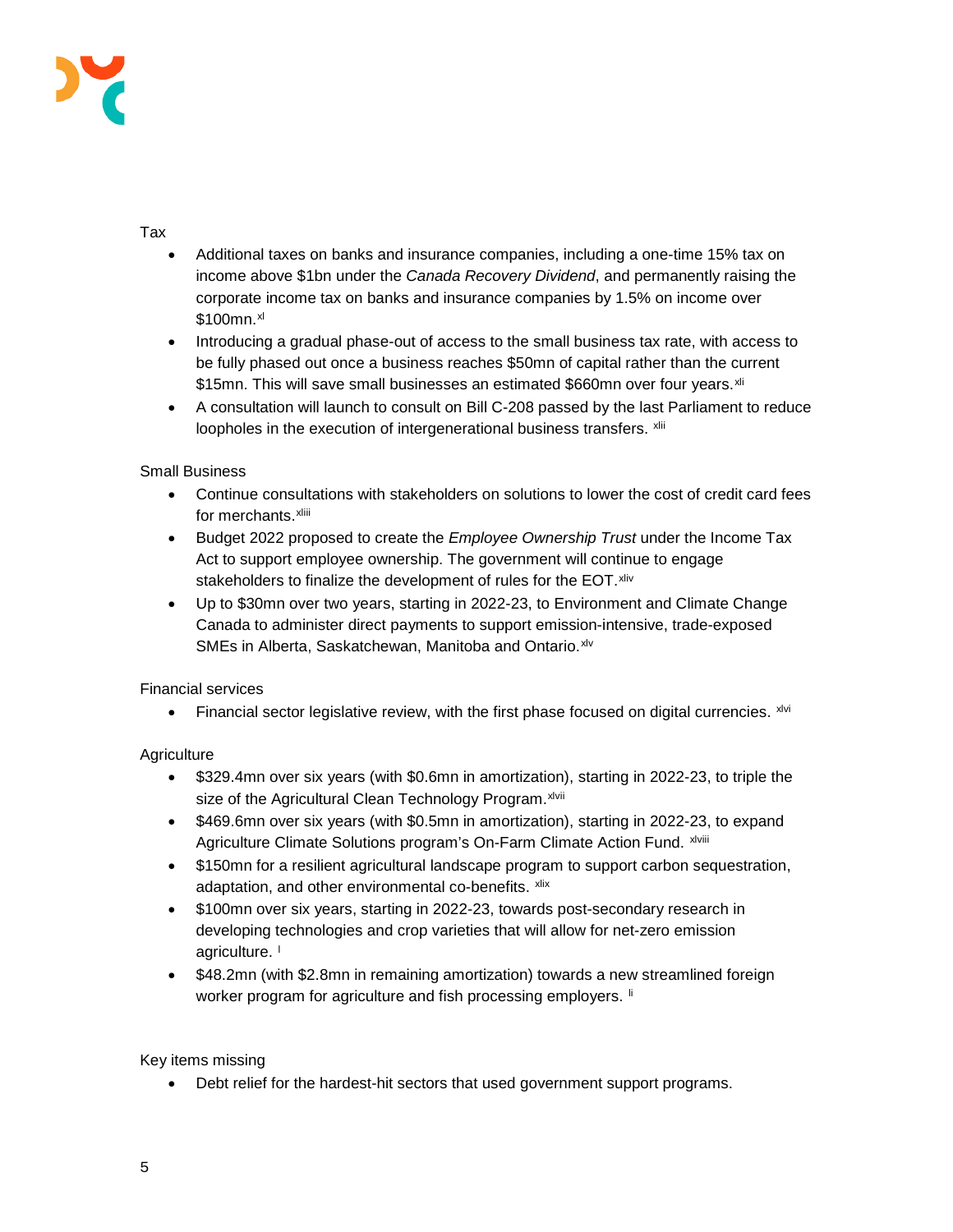

- Further information about the pharmacare program.
- No mention of the *Cannabis Act* review by Health Canada.
- Measures to advance regulatory reform.
- Cybersecurity funding to support businesses.
- New measures to support rural broadband deployment.

#### **[Budget 2022](https://budget.gc.ca/2022/pdf/budget-2022-en.pdf)**

-

<sup>i</sup> Budget 2022, pg 19 table 1 ii Budget 2022, pg 37 iii Budget 2022, pg 37 iv Budget 2022, pg 45 <sup>v</sup> Budget 2022, pg 61 vi Budget 2022, pg 62 vii Budget 2022, pg 63 viii Budget 2022, pg 73 ix Budget 2022, pg 66-67 <sup>x</sup> Budget 2022, pg 69 xi Budget 2022, pg 69 xii Budget 22, pg 70 xiii Budget 2022, pg 72 xiv Budget 2022, pg 73 xv Budget 2022, pg 133 xvi Budget 2022, pg 76 xvii Budget 2022, pg 134 xviii Budget 2022, pg 136 xix Budget 2022, pg 137 xx Budget 2022, pg 79 xxi Budget 2022, pg 79 xxii Budget 2022, pg 80 xxiii Budget 2022, pg 83 xxiv Budget 2022, pg 91-92 xxv Budget 2022, pg 94 xxvi Budget 2022, pg 97 xxvii Budget 2022, pg 98-99 xxviii Budget 2022, pg 106 xxix Budget 2022, pg 106 xxx Budget 2022, pg 121 xxxi Budget 2022, pg 123 xxxii Budget 2022, pg 122 xxxiii Budget 2022, pg 124 xxxiv Budget 2022, pg 125 xxxv Budget 2022, pg 123 xxxvi Budget 2022, pg 118 xxxvii Budget 2022, pg 119 xxxviii Budget 2022, pg 141